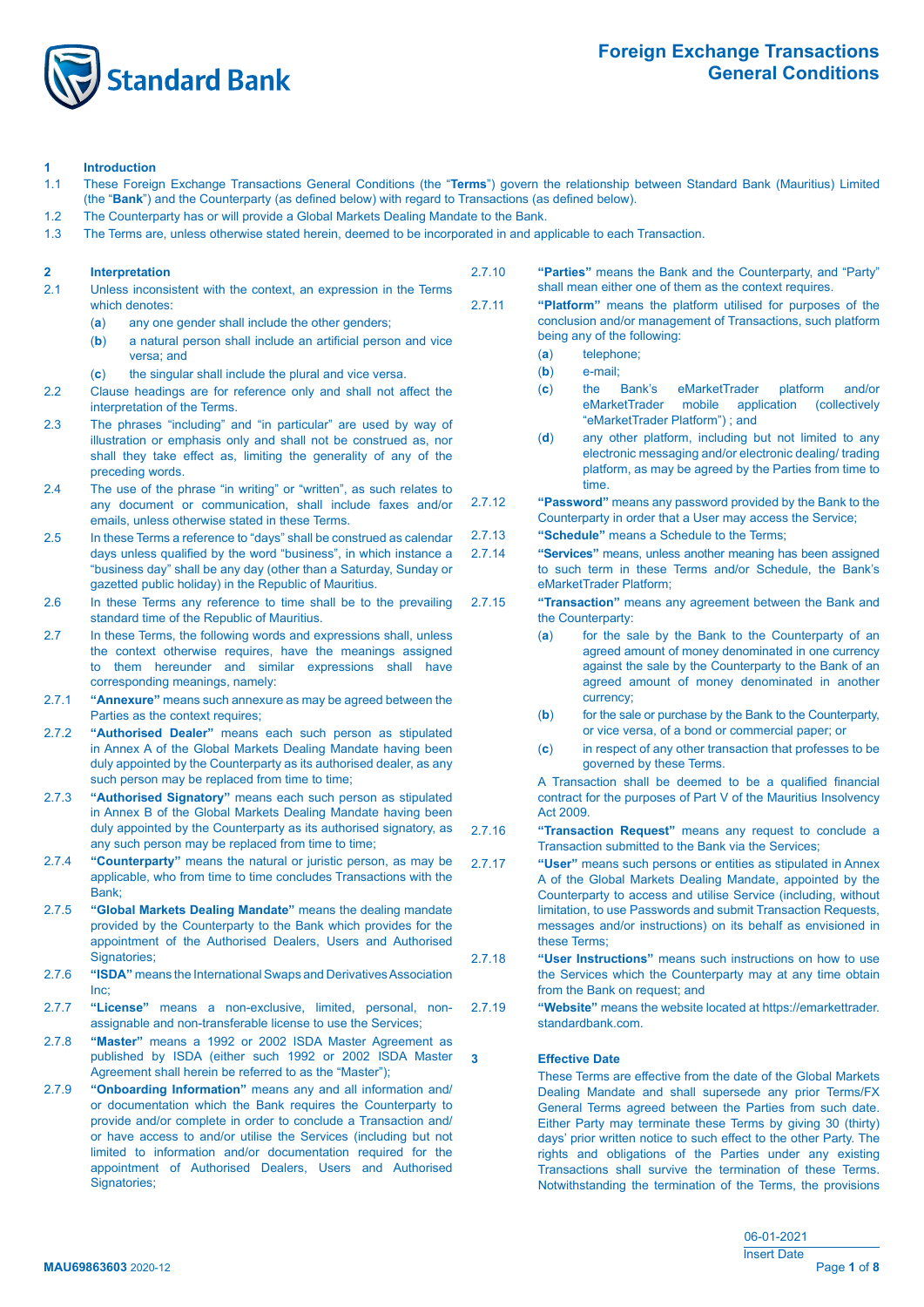of these Terms shall be applied to the existing Transaction as if these Terms were not cancelled. It is understood and agreed that the Bank shall not, by virtue of its conclusion of these Terms, be obliged to conclude a Transaction, but shall at all times have the discretion to determine whether or not it wishes to do so. With effect from the date of the Global Markets Dealing Mandate, all Transactions concluded under any prior Terms agreed between the Parties shall be deemed to have been concluded under, and governed by, these Terms.

### **4 Platforms**

- 4.1 A Transaction may be concluded by the Counterparty with the Bank by means of the utilisation of a Platform and shall be valid and enforceable on both Parties irrespective of the Platform by means of which it was concluded, either verbally (by means of telephone or otherwise), in writing or through an electronic messaging or dealing/trading system.
- 4.2 These Terms shall apply to all Transactions, irrespective of the Platform utilised for the conclusion thereof save and except that the terms of Schedule 1 shall only apply to Transactions concluded by means of the Services.

#### **5 Instructions to the Bank**

 From time to time, the Counterparty shall request the Bank by means of a Platform to conclude Transactions and/or Transaction Requests with it. The Counterparty is responsible for ensuring that anyone dealing on its behalf is properly authorised to do so and it will ensure that all such persons or entities will be informed of these Terms, that their dealings with the Bank are considered to be the Counterparty's dealings and that their actions will legally bind the Counterparty. The Counterparty will implement sufficient procedures and controls to ensure that only people and entities authorised to do so conclude Transactions with the Bank on the Counterparty's behalf. The Bank shall:

5.1 take reasonable efforts to verify the identity of the representatives of the Counterparty before proceeding with a Transaction but the Counterparty understands that in respect of Transactions concluded telephonically, the Bank has no way of positively identifying the voices of the individual people authorised to conclude such Transaction on the Counterparty's behalf;

5.2 transact with and act on the instruction of the Counterparty's Authorised Dealers and/or Users. All instructions given to the Bank by an Authorised Dealer and/or User shall at all times be binding on the Counterparty. In the event that communication is received by the Bank from the Counterparty via email, and such instructions appear to have been sent from an email address stipulated in respect of an Authorised Dealer, the Bank shall be entitled to (i) accept such instructions as having been sent by an Authorised Dealer and (ii) act thereon;

5.3 deem a document to have been validly executed if such document has been, or appears to have been, signed by an Authorised Signatory.

> The Parties agree that they are legally bound by the terms of each Transaction from the moment they agree to those terms (whether orally or otherwise). The Counterparty also understands that Transactions concluded by other people and/ or entities on the Counterparty's behalf, whether such people and/or entities are employed by the Counterparty or otherwise appointed by Counterparty as its agent, are covered by these **Terms**

#### **6 Capacity and Authority**

 The Counterparty represents and warrants to the Bank that each Authorised Dealer and/or User has the capacity and is duly authorised to conclude Transactions and/or submit Transaction Requests and provide the Bank with instructions, whether in respect of a Transaction and/or Transaction Request and/or or otherwise on behalf of the Counterparty and the acts of an Authorised Dealer and/or User shall be fully binding on the Counterparty. The Counterparty further represents and warrants to the Bank that each Authorised Signatory is duly authorised to sign any relevant document pertaining to these Terms on behalf of the Counterparty.

#### **7 Provision of Information and Change of details**

 The Counterparty shall complete and provide to the Bank all necessary Onboarding Information prior to the conclusion of Transactions and/or the Bank providing the Counterparty with access to the Services. The Counterparty may from time to time provide written notification to the Bank that:

- 7.1 **there is a change to the Onboarding Information previously**  provided; and/or
- 7.2 it has replaced an Authorised Dealer and/or User or Authorised Signatory with another person; and/or
- 7.3 it has terminated the authority of an Authorised Dealer and/ or User or Authorised Signatory to act or sign documents on behalf of the Counterparty,

 respectively, provided that the Bank shall only take account of the contents of such notification if, in its sole discretion, the representative of the Counterparty who provided such notification is authorised to make such statements. Any such notice from the Counterparty to the Bank shall be effective on the day on which the Bank is in receipt thereof, provided that:

- (**a**) if such day is not a business day, such notice shall be effective on the first following day that is a business day; and
- (**b**) any notice received by the Bank after 11:00 a.m. on any business day shall be deemed to have been received by the Bank on the first following day that is a business day.

 The Bank may supply Onboarding Information provided by the Counterparty to any regulatory or other similar authorities, as the Bank may determine in its sole discretion to be necessary.

### **8 Warranties and Representations**

 The Counterparty acknowledges and agrees that each time it enters into a Transaction and/or submits a Transaction Request with the Bank, it shall make a representation to the Bank in respect of such Transaction and/or Transaction Request that:

- 8.1 it has obtained all necessary regulatory and legal authorisations (including, without limitation, any applicable exchange control regulatory authorisations) in, as may be relevant, its jurisdiction of residence and/or incorporation and in any other relevant jurisdiction in order for it to (i) conclude any Transaction and/or (ii) utilise the Services and (ii) has made, applied for and obtained, as may be relevant, and undertakes to maintain, all necessary filings, consents, authorisations, licences and approvals of any governmental or regulatory body and/or other authority to perform its obligations in terms of these Terms;
- 8.2 it is acting in compliance with:
- 8.2.1 **in respect of the conclusion of Transactions, all relevant laws,** regulations and rules; and
- 8.2.2 **in respect of the use of the Services (i) all relevant laws,**  regulations and rules, including but not limited to regulations and rules (a) of each relevant exchange and (b) relating to relevant trading facilities and (ii) the policies and procedures prescribed by the Bank in the Terms and in the User Instructions from time to time;
- 8.3 it has taken all necessary action to authorise the conclusion of Transactions and/or its use of the Services;
- 8.4 it is acting for its own account and has made its own independent decisions to access or use the Services or to submit any Transaction Request or to enter into such Transaction and has given thorough consideration as to whether such Transaction is appropriate or proper for it based upon its own judgment and upon advice from such advisors as it deemed necessary;
- 8.5 it has entered into such Transaction in reliance upon such tax, accounting, regulatory, legal and financial advice and review of relevant transaction documentation as it deemed necessary and not upon any view expressed by the Bank;
- 8.6 it is not relying on any communication (written or verbal) from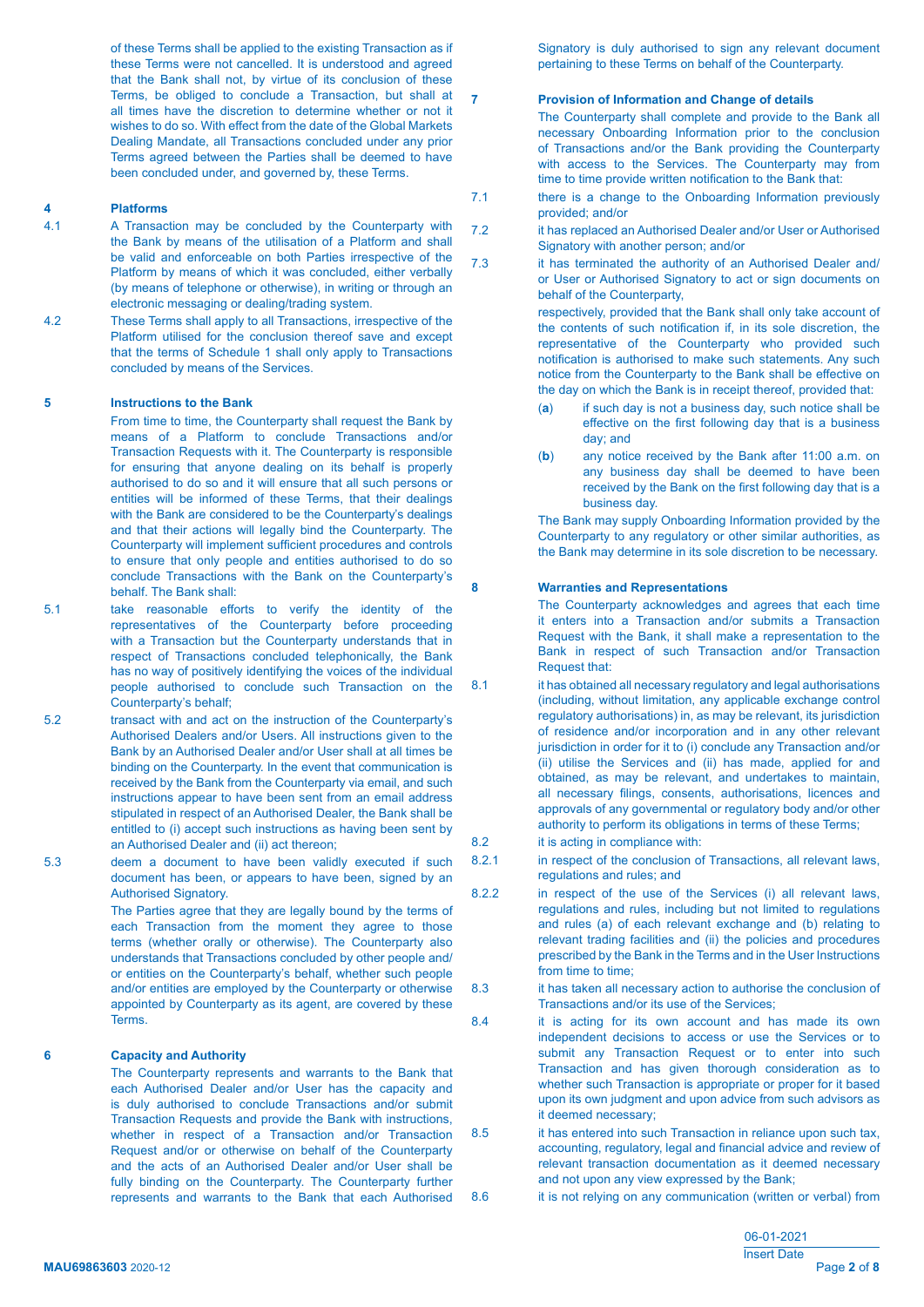the Bank as investment advice or as a recommendation to access or use the Services or to enter into such Transaction or as an assurance or guarantee as to the expected performance of such Transaction, it being understood that information and explanations related to the terms and conditions of such Transaction (concluded as a result of a Transaction Request or otherwise) shall not be considered investment advice or a recommendation to enter into such Transaction;

- 8.7 it understands and agrees that the Bank is acting neither as a fiduciary nor as an adviser to it in respect of any Transaction or the Services;
- 8.8 **it shall take all appropriate security and confidentiality measures**  in relation to its use of the Services; and
- 8.9 **the Bank (and any of its affiliates) are not and will not be, by**  virtue of providing the Services, an advisor or fiduciary for the Counterparty or the Counterparty's managed or fiduciary accounts.

 The Counterparty shall immediately notify the Bank of any change, or potential change, to its ability to make the aforementioned representations and warranties.

### **9 Understanding**

 The Counterparty warrants that it is capable of assessing, evaluating and understanding (on its own behalf or through independent professional advice) the merits, terms, conditions and risks of Transactions, and will each time upon having concluded a Transaction, be deemed to have assessed, evaluated, understood and accepted the merits, terms, conditions and risks thereof. The Counterparty further warrants that it is also capable of assuming and will each time upon having concluded a Transaction be deemed to have assumed, the financial and other risks of such Transaction.

# **10 Recording**

 Each Party consents to (i) the recording of telephone conversations and all other communications with representatives of the other Party and (ii) as long as in the Bank's sole discretion is necessary store the conclusion of any Transaction and/or Transaction Request, as well as any instruction of the Counterparty given, over a telephone. The Parties agree that, to the extent permitted by applicable law, all recordings may be submitted in evidence in any legal proceedings. The Bank's books and records (how so ever captured and stored) shall, save in the case of manifest error, be deemed to constitute sufficient evidence of the terms of any Transaction concluded between the Bank and the Counterparty.

#### **11 Settlement instruction**

 From time to time, the Counterparty will request the Bank by means of a Platform to conclude a Transaction. The settlement instruction for each Transaction must be provided in writing or electronically to the Bank, by latest, on the settlement date of such Transaction prior to the cut off time, being 15 00 hrs for manual instruction and 15 30 hrs for electronic instruction.

# **12 Transaction confirmation**

 Promptly following the execution, amendment or termination of a Transaction(s), the Bank shall provide the Counterparty with notification confirming the terms of the Transaction(s). Such notification shall be provided via fax, email, SWIFT or any other medium (electronic or otherwise). The Authorised Signatory undertakes to confirm its agreement with the terms of the Transaction(s) as described in the notification within 1 (one) business day of the receipt of the notification, failing which the Counterparty shall be deemed to have agreed to the description of the terms of the Transaction(s) and whilst being a breach of its said undertaking, will not in any way impair or negate the validity and enforceability of the Transaction. If the Counterparty is uncertain regarding the action to take in respect of the confirmation of its agreement with the details of the Transaction as specified in the notification, the Counterparty will contact the Bank in order to obtain certainty. The Counterparty acknowledges that, should it not for any reason

 receive a notification from the Bank confirming the details of the concluded Transaction within 24 hours of the Transaction having been concluded, such non receipt of the notification shall be of no consequence for the validity or enforceability of the Transaction(s) and further agrees that it shall be the Counterparty's responsibility to request and obtain such notification from the Bank. In the event of the Counterparty confirming the details of a Transaction otherwise as required above by making use of its own form of notice/confirmation it acknowledges that the Bank will deem the Transaction as being confirmed. In the event of the Counterparty confirming its agreement with the details of a Transaction specified in a notification via an electronic medium, including e-mail, the Counterparty acknowledges that the Bank has no way of positively identifying whether such confirmation originates from the Counterparty, or an entity properly authorised to act on its behalf, and as a result of these circumstances the Counterparty agrees to be bound by, and authorises the Bank to accept and act upon, any electronic confirmation which the Bank in its sole discretion determines to originate from the Counterparty.

# **13 Set Off**

 Any amount that is due and payable by one Party ("**Payer**") to the other Party ("**Payee**") and which remains unpaid will, at the option of the Payee (and without prior notice to the Payer) be reduced either by (i) its set off against any other amounts ("**Other Amounts**") that are payable by the Payee to the Payer (whether or not arising under these Terms, matured or contingent and irrespective of the currency, place of payment or place of booking of the obligation) or (ii) where the Payee is the Bank, the debiting of the amount (a) against any other banking facility provided by the Bank to the Counterparty or (b) from any bank account held by the Counterparty with the Bank. To the extent that any Other Amounts are so set off, those Other Amounts will be discharged promptly and in all respects and the Parties expressly consent to such set off occurring in terms hereof. The Payee shall promptly give notice to the Payer of amounts set off in accordance with the terms hereof. The Counterparty hereby irrevocably authorises the Bank to debit or credit any current account it has in the Bank's books with any amount which becomes due and payable to or by the Counterparty. The Bank may do this without further reference to the Counterparty. The Counterparty furthermore irrevocably authorises the Bank to debit any SWIFT Teletransmission charges associated with a Transaction against any of the Counterparty's aforementioned account(s).

#### **14 Default and Netting Agreement**

 The Bank is entitled to summarily terminate any or all Transactions, including such Transactions the settlement dates of which are still to fall due, and also claim from the Counterparty any damages, indirect or direct losses, costs or expenses as the Bank may suffer in consequence thereof, if the Counterparty:

- 14.1 **in any way fails to fulfil or breaches its obligations under these** Terms or any Transaction;
- 14.2 fails to comply with the material terms of any terms of business, bank account terms and conditions or any other similar document entered into with the Bank or a group affiliate of the Bank;
- 14.3 sustains a change in shareholding or material adverse change in the financial condition, business, prospects, operations or net assets of the Counterparty, as determined by the Bank, such that the Bank has reasonable grounds to believe that the Counterparty will be unable to fulfil its obligations under these Terms or that the Bank, in its sole and absolute discretion, deems as material and/or in conflict with any of the Bank's internal policies (including, but not limited to any compliance policies);
- 14.4 becomes insolvent or is unable to pay its debts or fails or admits in writing its inability generally to pay its debts as they become due;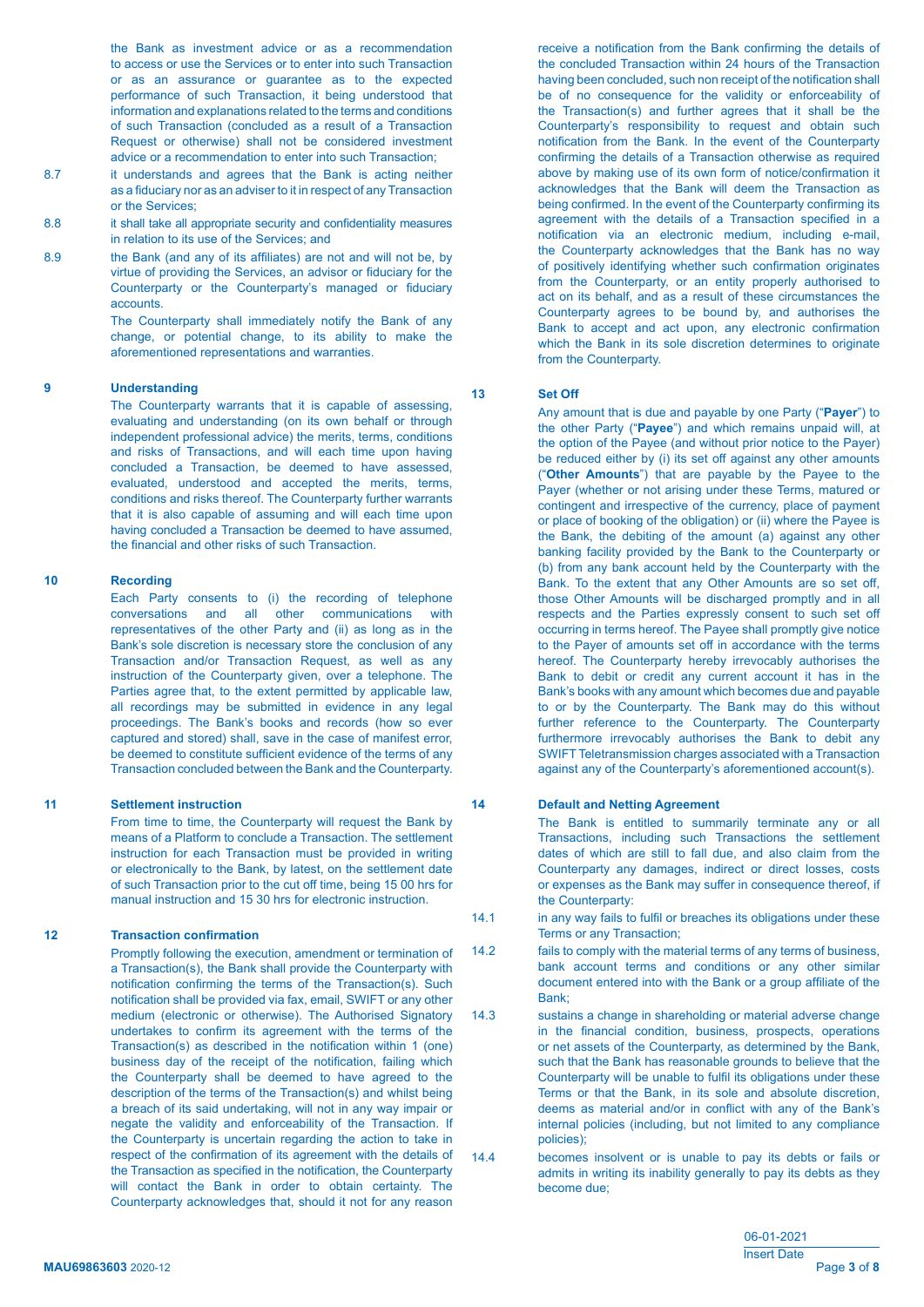- 14.6 (i) institutes or has instituted against it, by a regulator, supervisor or any similar official with primary insolvency, rehabilitative or regulatory jurisdiction over it in the jurisdiction of its incorporation or organisation or the jurisdiction of its head or home office, a proceeding seeking a judgement of insolvency or bankruptcy or any other relief under any bankruptcy or insolvency law or other similar law affecting creditors' rights, or a petition is presented for its winding-up or liquidation by it or such regulator, supervisor or similar official, or (ii) has instituted against it a proceeding seeking a judgment of insolvency or bankruptcy or any other relief under any bankruptcy or insolvency law or other similar law affecting creditors' rights, or a petition is presented for its winding-up or liquidation, and such proceeding or petition is instituted or presented by a person or entity not described in clause (i) above and either (A) results in a judgment of insolvency or bankruptcy or the entry of an order for relief or the making of an order for its winding-up or liquidation or (B) is not dismissed, discharged, stayed or restrained in each case within 15 days of the institution or presentation thereof;
- 14.7 has a resolution passed for its winding-up, judicial management, liquidation or similar legal process (other than pursuant to a consolidation, amalgamation or merger);
- 14.8 seeks or becomes subject to the appointment of an administrator, provisional liquidator, receiver, trustee, custodian or other similar official for it or for all or substantially all its assets;
- 14.9 has a secured party take possession of all or substantially all its assets or has a distress, execution, attachment, sequestration or other legal process levied, enforced or sued on or against all or substantially all its assets and such secured party maintains possession, or any such process is not dismissed, discharged, stayed or restrained, in each case within 15 days thereafter;
- 14.10 makes or attempts to make any disposition of any of its property which has or would have the effect of prejudicing its creditors or of preferring one creditor above another;
- 14.11 **The removes or attempts to remove any of its property with intent to**  prejudice its creditors or to prefer one creditor above another;
- 14.12 causes or is subject to any event with respect to it which, under the applicable laws of any jurisdiction, has an analogous effect to any of the events specified in clauses 14.3 to 14.11 above (inclusive); or
- 14.13 takes any action in furtherance of, or indicating its consent to, approval of, or acquiescence in, any of the foregoing acts. The Counterparty agrees that each outstanding Transaction will be interlinked with, and indivisible from, every other outstanding Transaction and the occurrence of any of the foregoing events under any one Transaction will be deemed

 to have occurred under all Transactions such that the Bank may, in its sole discretion, terminate all Transactions. The Counterparty further agrees that unless otherwise advised by the Bank, the Counterparty will not be entitled to enforce any one Transaction without performing or tendering to perform all of its obligations under the remaining Transactions.

 Should the Bank and the Counterparty have concluded a Master, the following will apply: To the extent that any of the events listed in the above paragraph 14 is similar to or corresponds with an Event of Default or Termination Event (such terms as defined in the Master), the relevant Event of Default or Termination Event shall apply instead of the relevant event listed in paragraph 14 above and the Transactions, if terminated, will be terminated in accordance with the provisions of the Master. To the extent that any of the events listed in paragraph 14 above does not correspond with a similar Event of Default or Termination Event, such event shall be deemed to be an Additional Termination Event (such term as defined in the Master) in terms of the Master.

### **15 Error**

 The Counterparty acknowledges that, should either the Bank or the Counterparty become aware of any information in respect of a quotation, Transaction, Transaction Request or operation of the Services, which it has reason to believe is inconsistent with the other's information in respect of such quotation, Transaction, Transaction Request or operation of the Service, it will call such information to the attention of the other. Should the Bank, upon further investigation, discover that an error had occurred in respect of such quotation, Transaction, Transaction Request or operation of the Services, the Counterparty acknowledges and agrees that such error, whether resulting in a profit or loss to the Counterparty, shall be corrected, and the Counterparty irrevocably authorises the Bank to debit or credit the Counterparty's current account in the Bank's books, as well as any other account the Counterparty may have with a financial institution other than the Bank, in such manner and to such extent as to place the Counterparty and the Bank in the same position that the Counterparty and the Bank would have been had the error not occurred.

# **16 Availability of Funds**

- 16.1 The Bank may (at its sole discretion) confirm whether the Counterparty has provided sufficient funds (which for the purposes of these Terms shall also include any funds available pursuant to any credit facility granted to the Counterparty by the Bank) prior to the execution of the Transactions. The Counterparty is solely responsible for the provision of sufficient funds to satisfy its obligations in accordance with each requested Transaction.
- 16.2 In the event that the Counterparty makes a Transaction and/ or Transaction Request without having provided sufficient funds, the Bank may at any time and in its sole discretion, and even following the issuance of a unique deal identity number or a confirmation, cancel such Transaction and/or Transaction Request. If such Transaction has already been executed, the Bank may require that the Counterparty enter into an equal but opposite transaction in order to give effect to the cancellation of the original Transaction. The Bank shall inform the Counterparty prior to the cancellation of any Transaction. The Counterparty agrees to bear any and all costs, expenses and/ or losses incurred by it or by the Bank as a result of such cancellation, including, but not limited to, any loss as a result of changes in any rates or prices of any asset or underlying of such Transaction or the delay between execution and cancellation.
- 16.3 The Bank has no obligation to cancel Transactions executed without the provision of sufficient funds and it may also elect (at its sole discretion) to debit, charge, compensate or secure the obligations of the Counterparty resulting from these Transactions.

### **17 Master**

 In the event of the Bank and Counterparty being parties to a Master, or should the Bank and the Counterparty become parties to a Master either by conclusion, and should any of the terms and conditions of the Terms conflict with any of the terms and conditions of the Master, the Master shall prevail and the relevant conflicting term or condition of the Terms shall be deemed to be *pro non scripto*, but without affecting, impairing or invalidating any of the remaining provisions of the Terms which shall continue to be of full force and effect.

#### **18 Security**

 Any security the Counterparty has given or may give to the Bank for any indebtedness owing to the Bank shall also be deemed as security for all obligations that the Counterparty may occasionally owe the Bank under any Transaction concluded between the Parties, unless the Bank is holding security given by Counterparty to the Bank which is being held for a specific purpose and/or Transaction. Each security provided by the Counterparty shall be regarded as additional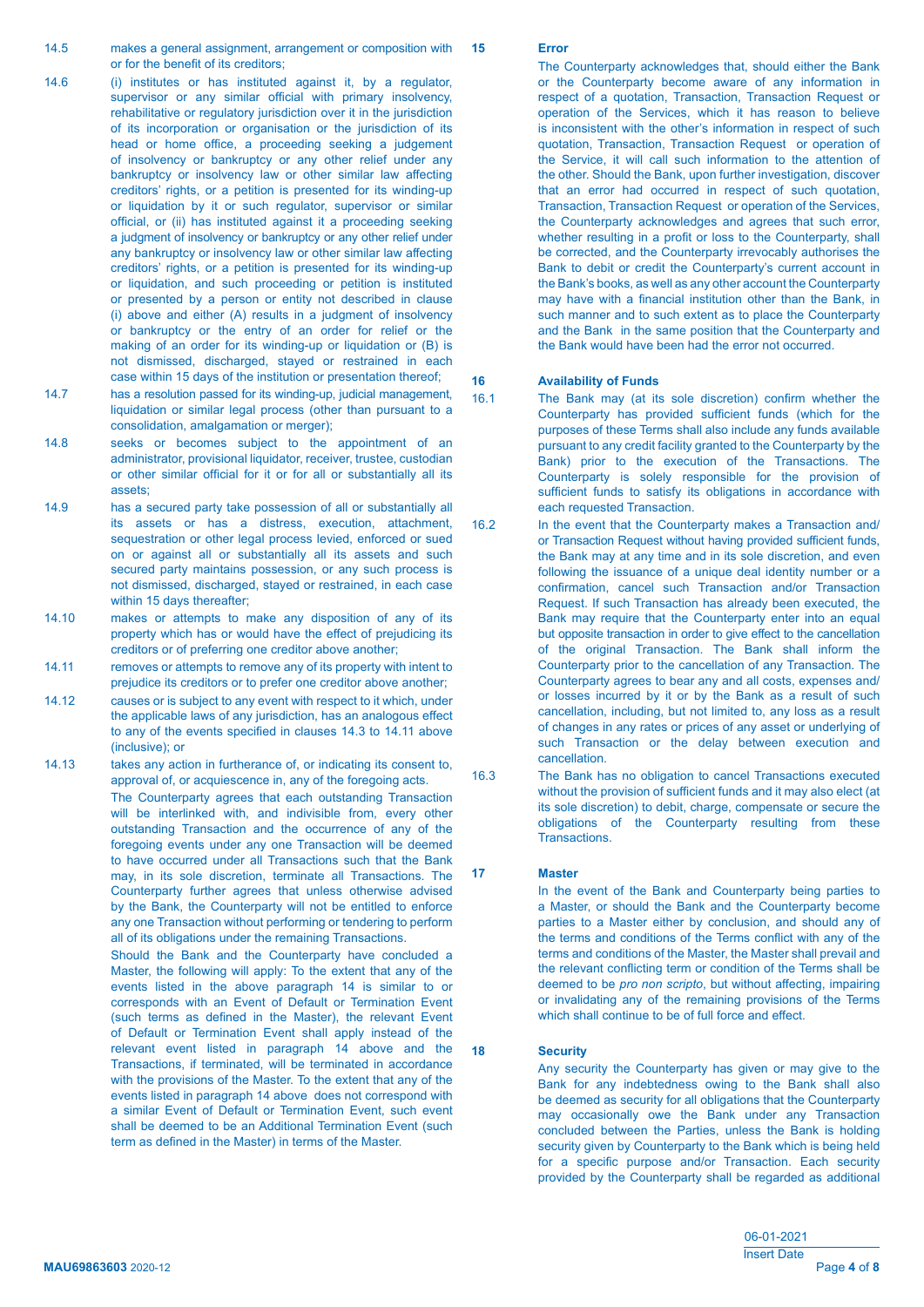security and not as security in substitution of any existing security, unless specifically provided for otherwise.

#### **19 Tax**

 Every payment under a Transaction shall be made free of deduction or withholding in respect of any tax unless required by any applicable law. If either party is required to deduct or withhold a tax, it shall provide all relevant documentation to the payee. The payer of an amount that is subject to deduction or withholding tax shall be required to gross-up that payment where the tax has arisen for reasons other than a connection between the recipient and jurisdiction of the relevant taxing authority. The payer of an amount shall not be required to gross-up the payment where the deduction or withholding comprises any U.S. federal withholding tax imposed or collected pursuant to Sections 1471 through 1474 of the U.S. Internal Revenue Code of 1986, as amended (the "**Code**"), any current or future regulations or official interpretations thereof, any agreement entered into pursuant to Section 1471(b) of the Code, or any fiscal or regulatory legislation, rules or practices adopted pursuant to any intergovernmental agreement entered into in connection with the implementation of such sections of the Code (a "**FATCA Withholding Tax**").

# **20 Early Termination**

 From time to time the Bank and the Counterparty may agree to terminate certain Transactions they concluded. In consideration for the termination of each Party's respective rights and obligations under and in respect of such Transactions, the Counterparty may be liable to pay to the Bank or the Bank may be liable to pay to Counterparty (as may be applicable, and as determined by the Bank) an amount of money (the "**Termination Payment**"), if any, such payment to be made by means of deposit of such amount into such bank account of either the Bank or the Counterparty as may be agreed upon from time to time between the Bank and the Counterparty. Upon the Bank and the Counterparty having agreed to terminate such Transaction(s), the Counterparty acknowledges that the Bank will send to the Counterparty a notification confirming such termination (the "**Termination Confirmation**"), and in this respect acknowledges that the provisions of paragraph 12 above shall apply mutatis mutandis. Upon payment of the Termination Payment having been effected, the Bank and the Counterparty shall be deemed to have agreed, as of the date agreed between the Bank and the Counterparty, that:

- 20.1 **the relevant Transactions are terminated in so far as that all of**  the Bank's and the Counterparty's respective rights and obligations in terms thereof are cancelled and terminated;
- 20.2 either Party to such Transactions releases and discharges the other from, and agrees not to make any claim against the other with respect to, any obligations of the other arising and to be performed in connection with the Transactions; and
- 20.3 no further amounts are owed by either the Bank or the Counterparty to the other under the Transactions.

### **21 Amendment**

 From time to time the Bank and Counterparty may agree to amend certain Transactions they concluded. Upon the Bank and Counterparty having agreed to amend such Transaction(s), the Counterparty acknowledges that the Bank will send to the Counterparty a notification confirming such amendment (the "**Amendment Confirmation**"), and in this respect acknowledges that the provisions of paragraph 12 above shall apply mutatis mutandis. Should in consideration for the amendment of the parties' respective rights and obligations under and in respect of such Transaction(s) a payment be due by either Party to the other, the Counterparty shall pay to the Bank or the Bank shall pay to the Counterparty (as may be applicable, and as determined by the Bank) the relevant amount of money (the "**Amendment Payment**"), such payment to be made by means of deposit of such amount into

such bank account of either the Bank or the Counterparty as may be agreed upon from time to time between the Bank and the Counterparty. Upon payment of the Amendment Payment having been effected, any remaining amounts that are owed by either the Bank or the Counterparty to the other under the Transactions shall remain due and payable in the currency that it is due.

#### **22 Limitation of Liability**

- 22.1 The Bank shall have no liability whether in delict, contract, warranty or otherwise for any losses and/or costs and/or loss of profits or anticipated savings (in either case, whether direct or indirect) and/or any direct, indirect or consequential damages suffered and/or incurred resulting from or arising out of:
- 22.1.1 the Bank's reliance upon and/or compliance with instructions given or purportedly given by an Authorised Dealer or User or an Authorised Signatory;
- 22.1.2 (a) the Bank misunderstanding any verbal instructions received from the Counterparty's Authorised Dealer(s),where the Bank acted in good faith; or (b) the Bank having acted on any verbal instruction received from the Counterparty's Authorised Dealer(s) which either conflicts or is inconsistent with a subsequent instruction, whether received via facsimile, any electronic means or otherwise ;
- 22.1.3 the failure of the Counterparty to timeously advise the Bank of any changes in respect of the Onboarding Information;
- 22.1.4 the Bank (a) responding to or accepting a Transaction Request submitted by way of the Counterparty's Access Methods (defined below) that was not authorised by the Counterparty or (b) not executing a Transaction Request at its sole discretion or due to factors beyond its control;
- 22.1.5 the Bank's performance or obligations under these Terms even if the Bank has been advised of the possibility of such losses;
- 22.1.6 the reliance of the Counterparty on the Services. The Counterparty warrants and represents that it is aware of the possibility of any such losses or damages, except to the extent that same are due to the Bank's gross negligence or wilful default.
- 22.2 The Bank makes no warranty, express or implied, in respect of the Services. The Bank expressly disclaims any implied warranties of availability, fitness for a particular purpose, correctness, quality, accuracy, security, completeness, reliability, performance, timeliness, or pricing in respect of the Services. The Bank has no responsibility to maintain the Services or supply any corrections, updates or releases in respect of the Services. The Bank is not soliciting any action based on the provision or use of the Services.
- 22.3 The Counterparty acknowledges that any obligations the Bank may have in respect of the Services, including the availability, proper operation, security and proper performance and accuracy of the Services, do not constitute any guarantee or assurance as to the Services and are limited to an undertaking, on a best endeavours basis as can reasonably be expected from a professional provider of automated financial services.
- 22.4 Consequently, the Bank, its officers, affiliates, employees and agents shall not be liable in delict, contract, warranty or otherwise for any direct, indirect or consequential costs, damages, losses or liabilities, contingent or otherwise, suffered by the Counterparty or any third party, which arises out of or is pursuant to:
- 22.4.1 the correctness, quality, accuracy, security, completeness, reliability, performance, timeliness of information or pricing provided under the Services, or any lack thereof;
- 22.4.2 any:
	- 22.4.2.1 failure to provide continuous access to the Services;
	- 22.4.2.2 any interruption or disruption of the Counterparty's access to the Services;
	- 22.4.2.3 any delays relating to, or omissions (information or otherwise) from, the Services, including delays in processing a Transaction Request which result in such Transaction Request not being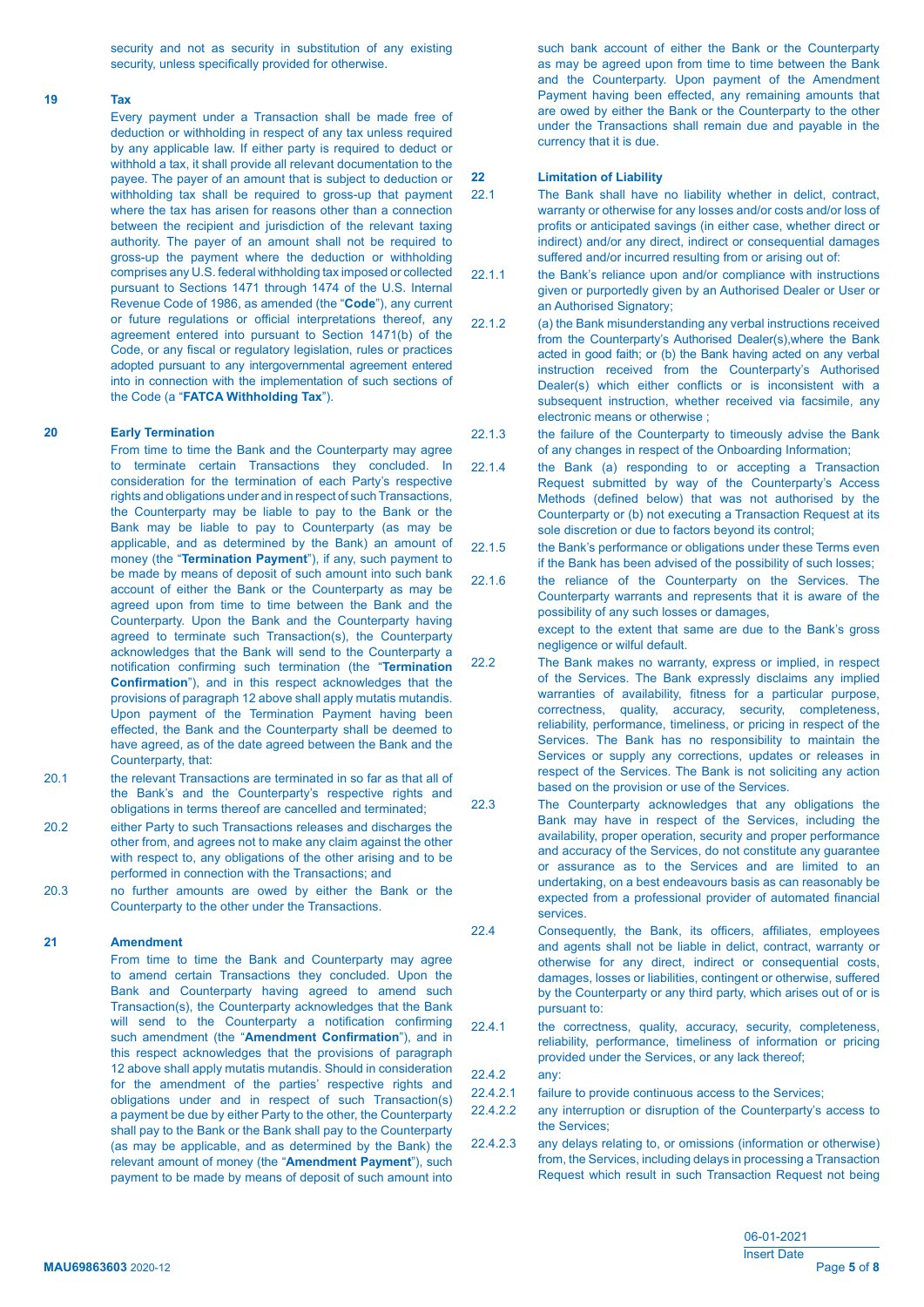executed, arising from, inter alia:

- (**i**) force majeure or any other situation which is beyond the control of the Bank;
- (**ii**) interruption or suspension of the Services by the Bank in the event of the existence, or perceived existence, of a risk of:
	- (**a**) abuse of the Services; or
	- (**b**) unauthorised access to the Services by a third party;

 or any other situation that constitutes, in the sole opinion of the Bank, a risk to the security or the accuracy of the Service;

- **or** the contract of the contract of the contract of the contract of the contract of the contract of the contract of the contract of the contract of the contract of the contract of the contract of the contract of the contr
- 22.4.2.4 volatile market conditions, market disruption, unavailability of pricing, unavailability of funds or credit facilities for a Transaction, overload or shutting down of markets or stock exchanges:
- 22.4.3 the failure of any internet connection or communication service to provide or maintain access to the Services; and
- 22.4.4 any erroneous communications between the Counterparty and the Bank.
- 22.5 The Bank shall have no responsibility to inform the Counterparty of any difficulties the Bank or any other third party experiences concerning the Services or to take any action in connection with any such difficulties.

# **23 Force Majeure**

 Neither Party will be liable to the other Party (whether under these Terms or otherwise) for any partial performance or non performance of their obligations under these Terms arising wholly or partly as a result of an event or state of affairs which was beyond their reasonable power to prevent and the effect of which was beyond their power to avoid (including failure, error or default of transmission or communication facilities).

#### **24 Indemnity**

 The Counterparty undertakes to indemnify, protect, and hold harmless the Bank and its officers, affiliates, employees and agents from and against any and all losses, liabilities, judgments, actions, proceedings, claims, damages(whether direct, indirect, consequential and/or special), costs (including attorney's fees) resulting from or arising out of:

- 24.1 the Bank entering into Transactions with the Counterparty;
- 24.2 **the Counterparty being in breach of any provision of these** Terms;
- 24.3 **the use of the Services by the Counterparty, the Counterparty's**  officers, employees or agents, including any breaches of the security of the Services (including any access or entry into any of the Bank's other systems not covered by these Terms), caused directly or indirectly by the Counterparty, the Counterparty's officers, affiliates, employees or agents;
- 24.4 the infringement or alleged infringement by the Counterparty of any patent, copyright, trademark or other intellectual and proprietary rights of the Bank.

 except to such extent that same are due to the Bank's gross negligence or wilful default.

#### **25 Governing Law and Dispute Resolution**

 These Terms shall be interpreted in accordance with, and governed in all respects by, the laws of the Republic of Mauritius. The courts or tribunals of the Republic of Mauritius shall have non-exclusive jurisdiction for the purpose of all or any legal proceedings arising from or concerning these Terms.

### **26 Conflict of Interest**

 The Counterparty acknowledges that the Bank provides a wide range of banking services for a diverse portfolio of clients and accordingly the Bank may have an interest in respect of a Transaction or a relationship or arrangement with an entity that is somehow related to a Transaction that could give rise to a conflict of interest.

#### **27 No Promotion**

 Each Party agrees that without the prior written consent of the other Party or other than as provided in these Terms, it will not use or publish the name of the other Party or any trade name trademark or any other symbol or abbreviation of the other Party or its affiliates, subsidiaries or holding company in any advertising or marketing materials.

#### **28 Notices**

 Any notice to be sent under these Terms must be (i) written in English and (ii) as per the registered addresses specified in the Global Markets Dealing Mandate.

### **29 No partnership**

 Nothing contained or implied in these Terms creates an employment relationship, joint venture or partnership between the Parties or makes one Party the agent or legal representative of the other Party for any purpose. The Bank shall not be liable for any of the Counterparty's debts, howsoever incurred.

### **30 Illegality**

 If any provision of these Terms is held to be illegal, invalid or unenforceable, such illegality, invalidity or unenforceability will not affect the other provisions of these Terms which will remain in full force and effect.

# **31 Transfer**

 Neither Party may transfer, novate or assign these Terms to a third party without the prior written consent of the other Party. Notwithstanding the above, the Bank may assign these Terms to another entity within the Standard Bank Group without requiring consent from the Counterparty.

### **32 Conflict**

 If there is a conflict between (i) these Terms, (ii) any status information the Counterparty receives from the Bank in respect of a Transaction and (iii) the terms of any subsequent Transaction Confirmation, the terms of the Confirmation will prevail

#### **33 Amendments, modifications and/or additions to the Terms**

33.1 The Counterparty acknowledges, understands and agrees that:

- 33.1.1 the Bank will be entitled to from time to time amend, modify and/or make additions to the Terms without prior notice to Counterparty;
- 33.1.2 the latest version of the Terms will be posted at [https://www.standardbank.mu/mauritius/cib/services/global](https://www.standardbank.mu/mauritius/cib/services/global-   markets-services/foreign-exchange) [markets-services/foreign-exchange](https://www.standardbank.mu/mauritius/cib/services/global-   markets-services/foreign-exchange), or such other internet address as may replace the aforementioned internet address of which the Bank will notify the Counterparty in such fashion as the Bank may deem reasonable. Each version of the Terms will be identifiable by the date of posting thereof, which date will be stated in the bottom right corner of each page of the Terms;
- 33.1.3 a Transaction will be subject to such version of the Terms as was posted on the internet address mentioned in paragraph 33.1.2 above at the date of conclusion of such Transaction, and the Bank will keep record as to which version was posted on which date, which record will be prima facie evidence of such fact;
- 33.1.4 no waiver by a Party of any right under the Terms shall be effective unless reduced to writing and signed by or on behalf of such Party; and
- 33.1.5 each provision of the Terms is severable, the one from the other and, if at any time any provision is or becomes or is found to be illegal, invalid, defective or unenforceable for any reason by any competent court, the remaining provisions shall be, and shall continue to be, of full force and effect.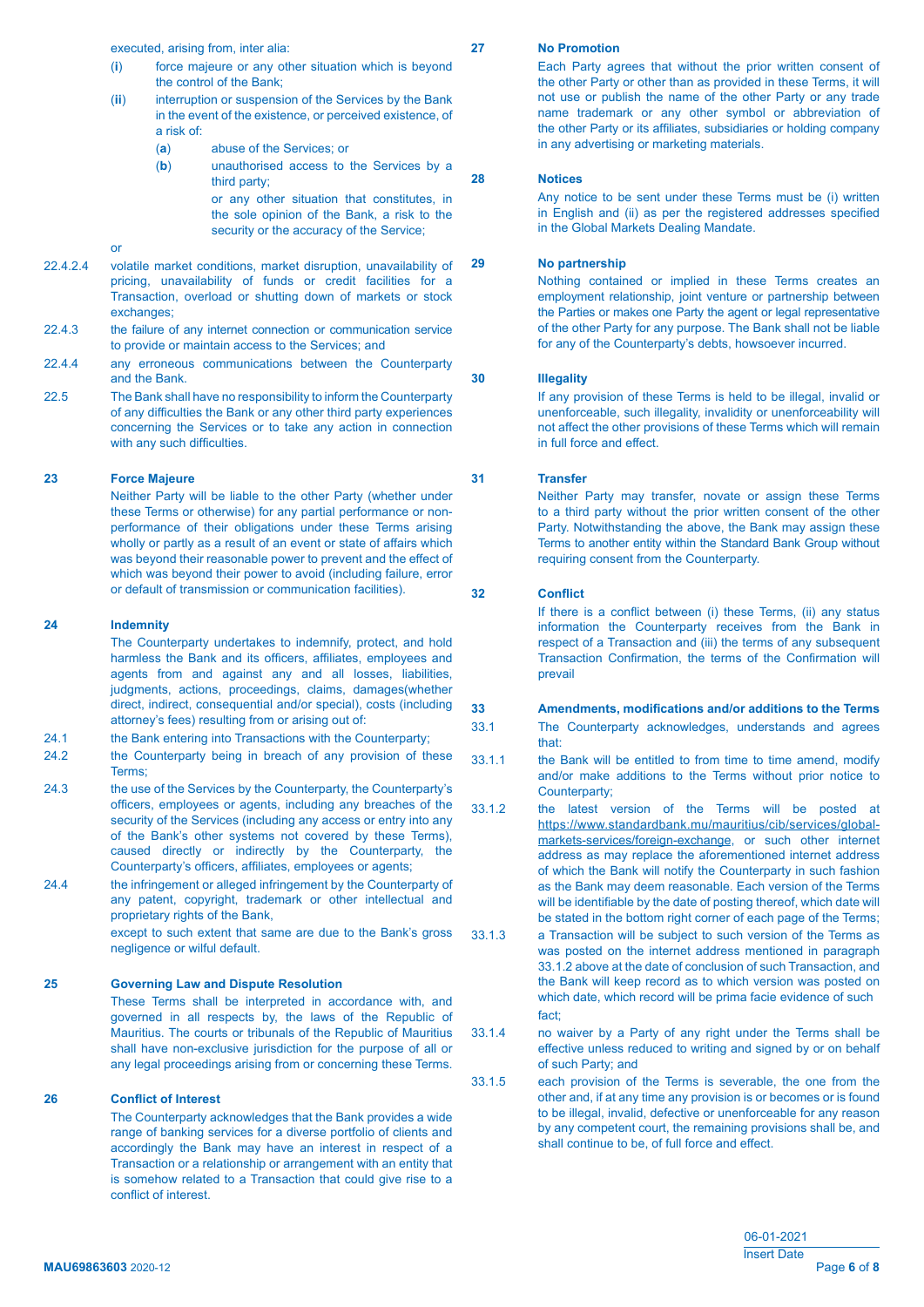

### **1 Description of Services**

 The Bank's eMarketTrader Platform comprises of the provision by the Bank of a stream of foreign exchange prices ("**FX Prices**") (which are provided remotely over a secure internet connection) and software which is downloaded from the Bank from the Website and which, once installed on a computer system, provides a platform for the submission by the Counterparty of Transaction Requests to the Bank via the Internet.

### **2 License**

- 2.1 The Bank, by allowing the Counterparty to use the Services, provides the Counterparty with the License.
- 2.2 The Bank may revoke the License at any time and for any reason by giving the Counterparty 5 (five) business days' written notice to such effect and such revocation shall consequently suspend the Counterparty's right to use the Services, and the Bank shall be entitled to suspend the Counterparty's use of the Services. Notwithstanding the above, the Bank may terminate or suspend, with or without cause and with or without prior notice, all or any part of the Services or the Counterparty's access to the Services or the format, nature, composition and/or availability of the Services.
- 2.3 Notwithstanding the revocation of the Licence, any Transaction Requests submitted by the Counterparty by using the Service prior to such revocation shall remain valid, binding and enforceable as per these Terms. However, the Bank shall not be required to execute any Transaction Requests which have not yet been executed by the date and time that the aforementioned revocation of the License is effective or the provision of the Services to Counterparty has been suspended or terminated.

#### **3 Costs**

- 3.1 The use of the Services is free of charge. The Counterparty bears all costs incidental to its use of the Services (including, but not limited to, internet subscriptions, installation of hardware and software, running cost of its hardware and software and all third party costs incidental to these).
- 3.2 The Bank reserves the right to in future charge a fee for the use of the Services by the Counterparty, provided that the Bank provides 30 (thirty) days' prior written notice to the Counterparty stating the amount of the fee to be charged, the frequency at which such fee will be charged, by when such fee would be payable and the date upon which the first such fee will be charged.

#### **4 Use of the Services**

- 4.1 The Counterparty may not sell, lease, sub-licence or provide, directly or indirectly, the Services to any third party except as permitted in this Schedule 1 and on the terms described herein. Except for the extraction and reproduction of data pursuant to the normal and intended use of the Services by the Counterparty, no reproduction, extraction or re-utilisation of any content of the Services is authorised without the prior and express consent of the Bank.
- 4.2 The Counterparty acknowledges that all intellectual and proprietary rights in the Services are owned by the Bank or any third party provider of information which is utilised by the Services and the only rights the Counterparty has in respect of the Services are those specifically provided for in this Schedule 1.
- 4.3 The Counterparty accepts sole responsibility for the designation of the computer terminals which and suitability of the personnel who shall access the Services and the selection and application of any computer software utilised to analyse the data provided under the Services. The Counterparty also takes full responsibility for all security aspects pertaining to its use of the Services. The Counterparty acknowledges that the Bank shall have no obligation

 or liability to provide any further security or to perform any further identification processes other than those set out in these **Terms** 

- 4.4 The Counterparty agrees to be bound by the various legends, disclaimers, terms and conditions and instructions displayed on or linked to the Services (collectively, the "**User Information**"). The Counterparty acknowledges that the Bank has the right to change the functional and technical layout of the Services, including the content of the User Information without prior written notice to the Counterparty.
- 4.5 The availability of the Services will be subject to disruptions in the provision of the Services occurring as a result of, including, without limitation, operational maintenance, repairs, upgrades and circumstances beyond the Bank's control, including disruptions relating to services provided by third parties (such as internet service providers) and force majeure. The Bank will do all things reasonably necessary to provide and maintain continuous access to and full functionality of the Services but cannot guarantee continuous uninterrupted access and/or full functionality.
- 4.6 The Counterparty may only access the eMarketTrader Platform through the use of the usernames provided by the Counterparty pursuant to the Onboarding Information together with the passwords or other access methods specified by the Bank (collectively, the "**Access Methods**"). The Counterparty is solely responsible for ensuring that its Access Methods are known to and used only by those Users authorised by it ("**Authorised Users**"). At the Bank's request, the Counterparty will provide the Bank with an updated list of its Authorised Users, and Counterparty acknowledges that, in the Bank's sole discretion, the Bank may deny access to the eMarketTrader Platform to any user of Counterparty's Access Methods.
- 4.7 The Counterparty shall follow the procedures and instructions provided by the Bank in respect of the eMarketTrader Platform software, as updated by the Bank from time to time (which may be published by the Bank on the eMarketTrader Platform).
- 4.8 The Counterparty will be (i) solely responsible for all acts or omissions of any person using the eMarketTrader Platform through its Access Methods and (ii) bound to, and by the terms of, all Transactions concluded pursuant to a Transaction Request submitted through the eMarketTrader Platform using Counterparty's Access Methods. The Bank shall not have any liability or obligation to perform any additional security confirmations in respect of any activity generated on the eMarketTrader Platform by use of the Counterparty's Access Methods and any Transaction Requests generated by use of Counterparty's Access Methods will be deemed to be authorised by Counterparty.
- 4.9 The Bank shall only respond to Transaction Requests generated by use of the Counterparty's Access Methods if the Bank is satisfied, in its sole discretion, that all of the relevant access and authentication procedures have been satisfactorily completed by Counterparty.
- 4.10 Notwithstanding the provisions of paragraph 4.9 of this Schedule 1 above, the Counterparty acknowledges and agrees that:
- 4.10.1 accessing the eMarketTrader Platform by way of the Counterparty's Access Methods shall constitute valid and binding evidence of the identity of the User of the eMarketTrader Platform;
- 4.10.2 the Bank will have no means to confirm that the computer terminal it is communicating with is the Counterparty's computer terminal or that such computer terminal is being operated by the Counterparty, but that the Bank will only be able to confirm that a Transaction Request has been submitted by way of use of the Counterparty's Access Methods; and
- 4.11 The Counterparty will immediately notify the Bank if the Counterparty's Access Methods have been lost, stolen or compromised. Upon receipt of this notice, the Bank shall promptly cancel all lost, stolen or compromised Access Methods however